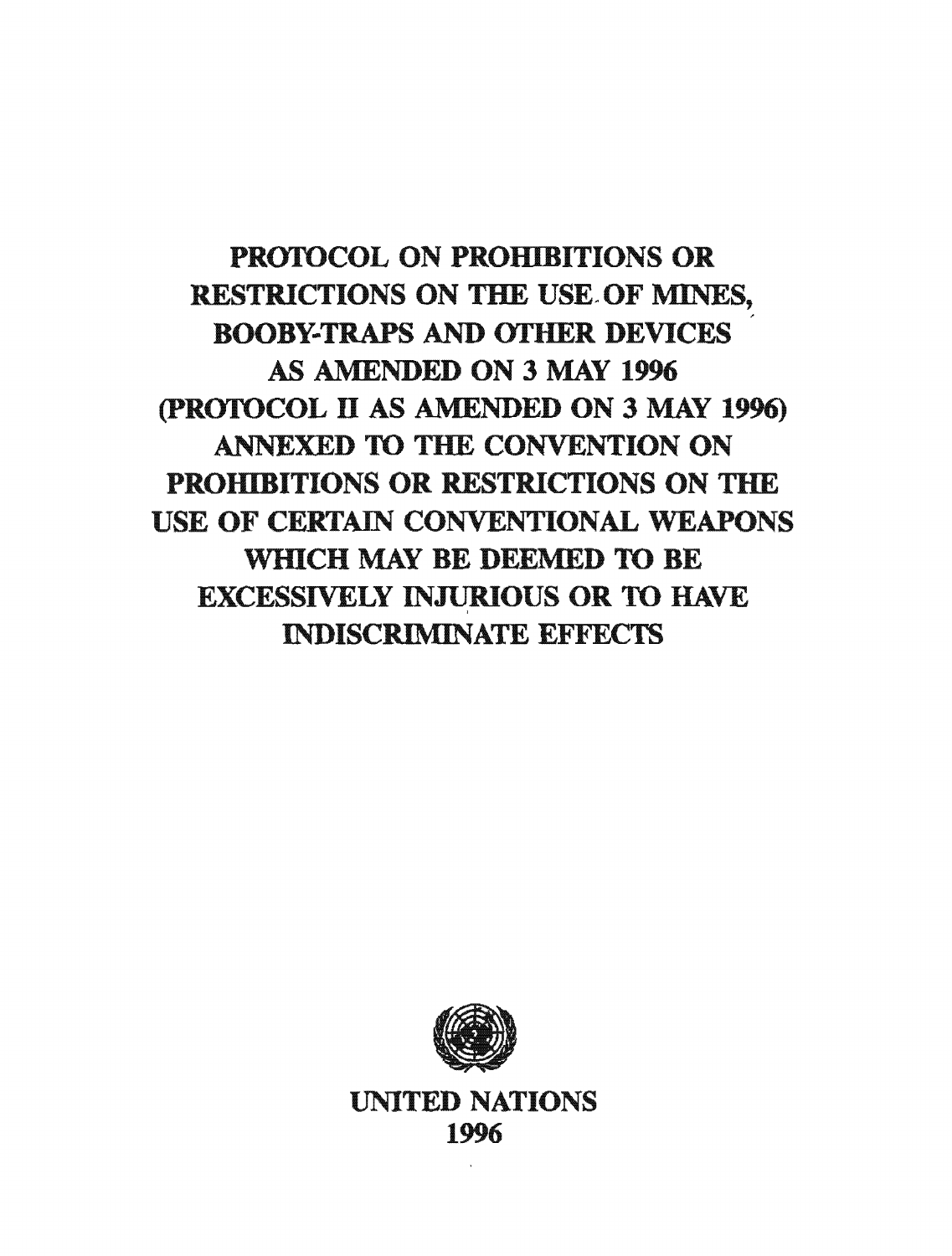$\label{eq:2.1} \frac{1}{\sqrt{2}}\int_{\mathbb{R}^3}\frac{1}{\sqrt{2}}\left(\frac{1}{\sqrt{2}}\right)^2\frac{1}{\sqrt{2}}\left(\frac{1}{\sqrt{2}}\right)^2\frac{1}{\sqrt{2}}\left(\frac{1}{\sqrt{2}}\right)^2\frac{1}{\sqrt{2}}\left(\frac{1}{\sqrt{2}}\right)^2.$  $\label{eq:2.1} \mathcal{L}(\mathcal{L}(\mathcal{L})) = \mathcal{L}(\mathcal{L}(\mathcal{L})) = \mathcal{L}(\mathcal{L}(\mathcal{L})) = \mathcal{L}(\mathcal{L}(\mathcal{L})) = \mathcal{L}(\mathcal{L}(\mathcal{L})) = \mathcal{L}(\mathcal{L}(\mathcal{L})) = \mathcal{L}(\mathcal{L}(\mathcal{L})) = \mathcal{L}(\mathcal{L}(\mathcal{L})) = \mathcal{L}(\mathcal{L}(\mathcal{L})) = \mathcal{L}(\mathcal{L}(\mathcal{L})) = \mathcal{L}(\mathcal{L}(\mathcal{L})) = \math$  $\label{eq:2.1} \frac{1}{2} \sum_{i=1}^n \frac{1}{2} \sum_{j=1}^n \frac{1}{2} \sum_{j=1}^n \frac{1}{2} \sum_{j=1}^n \frac{1}{2} \sum_{j=1}^n \frac{1}{2} \sum_{j=1}^n \frac{1}{2} \sum_{j=1}^n \frac{1}{2} \sum_{j=1}^n \frac{1}{2} \sum_{j=1}^n \frac{1}{2} \sum_{j=1}^n \frac{1}{2} \sum_{j=1}^n \frac{1}{2} \sum_{j=1}^n \frac{1}{2} \sum_{j=1}^n \frac{$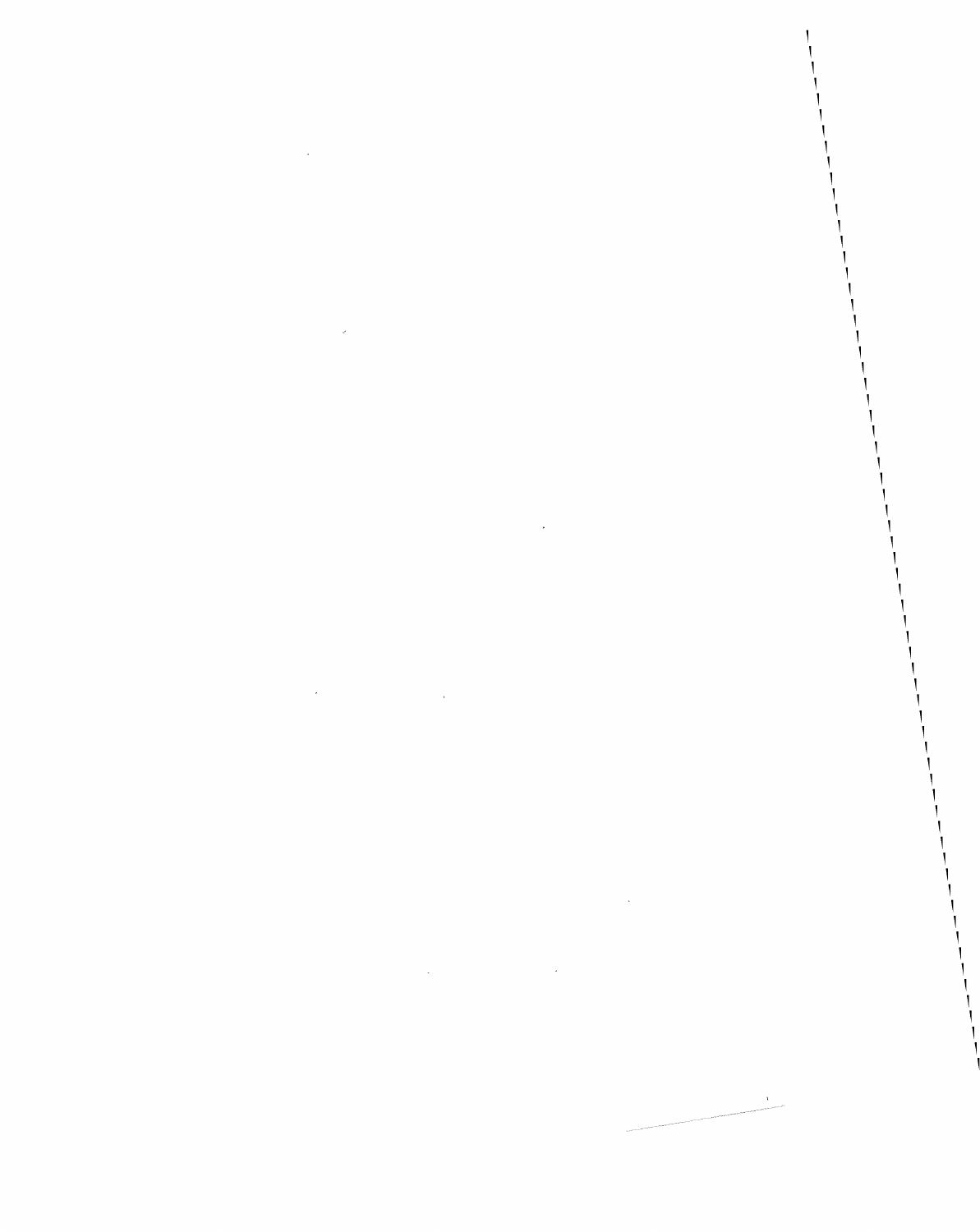## PROTOCOL ON PROHIBITIONS OR RESTRICTIONS ON THE USE OF MINES, BOOBY-TRAPS AND OTHER DEVICES AS AMENDED ON 3 MAY 1996 (PROTOCOL II AS AMENDED ON 3 MAY 1996) ANNEXED TO THE CONVENTION ON PROHIBITIONS OR RESTRICTIONS ON THE USE OF CERTAIN CONVENTIONAL WEAPONS WHICH MAY BE DEEMED TO BE EXCESSIVELY INJURIOUS OR TO HAVE INDISCRIMINATE EFFECTS

#### ARTICLE 1: AMENDED PROTOCOL

The Protocol on Prohibitions or Restrictions on the Use of Mines, Booby-Traps and Other Devices (Protocol II), annexed to the Convention on Prohibitions or Restrictions on the Use of Certain Conventional Weapons Which May Be Deemed to Be Excessively Injurious or to Have Indiscriminate Effects ("the Convention") is hereby amended. The text of the Protocol as amended shall read as follows:

> "Protocol on Prohibitions or Restrictions on the Use of Mines, Booby-Traps and Other Devices as Amended on 3 May 1996 (Protocol II as amended on 3 May 1996)

#### Article 1

#### Scope of application

1. This Protocol relates to the use on land of the mines, booby-traps and other devices, defined herein, including mines laid to interdict beaches, waterway crossings or river crossings, but does not apply to the use of anti-ship mines at sea or in inland waterways.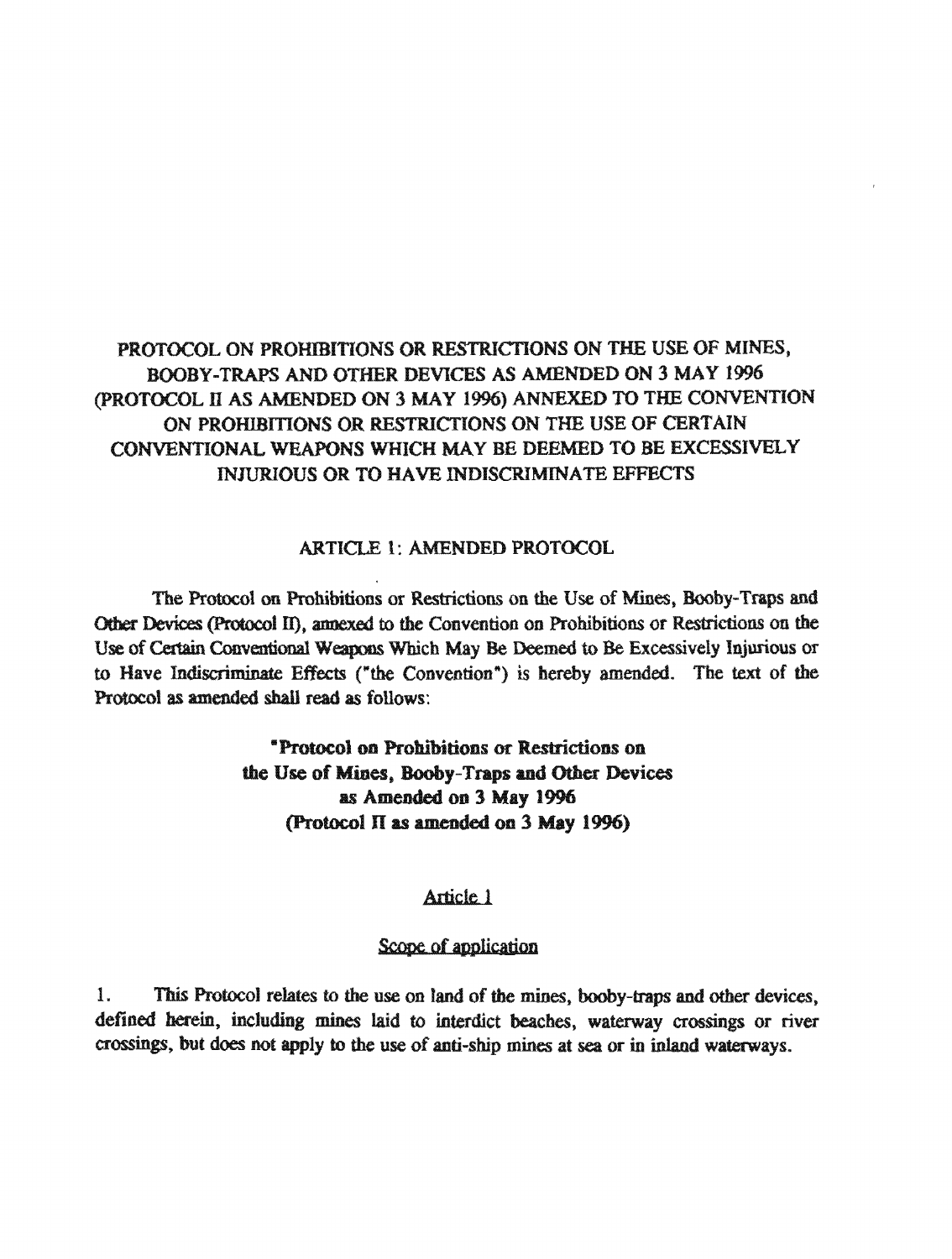$2.$ This Protocol shall apply, in addition to situations referred to in Article 1 of this Convention, to situations referred to in Article 3 common to the Geneva Conventions of 12 August 1949. This Protocol shall not apply to situations of internal disturbances and tensions, such as riots, isolated and sporadic acts of violence and other acts of a similar nature, as not being armed conflicts.

3. In case of armed conflicts not of an international character occurring in the territory of one of the High Contracting Parties, each party to the conflict shall be bound to apply the prohibitions and restrictions of this Protocol.

4. Nothing in this Protocol shall be invoked for the purpose of affecting the sovereignty of a State or the responsibility of the Government, by all legitimate means, to maintain or re-establish law and order in the State or to defend the national unity and territorial integrity 'of the State.

5. Nothing in this Protocol shall be invoked as a justification for intervening, directly or indirectly, for any reason whatever, in the armed conflict or in the internal or external affairs of the High Contracting Party in the territory of which that conflict occurs.

6. The application of the provisions of this Protocol to parties to a conflict, which are not High Contracting Parties that have accepted this Protocol, shall not change their legal status or the legal status of a disputed territory, either explicitly or implicitly.

### Article 2

### **Definitions**

For the purpose of this Protocol:

1. "Mine" means a munition placed under, on or near the ground or other surface area and designed to be exploded by the presence, proximity or contact of a person or vehicle.

2. "Remotely~delivered mine" means a mine not directly emplaced but delivered by artillery, missile, rocket, mortar, or similar means, or dropped from an aircraft. Mines delivered from a land-based system from less than 500 metres are not considered to be "remotely delivered", provided that they are used in accordance with Article 5 and other relevant Articles of this Protocol.

3. "Anti-personnel mine" means a mine primarily designed to be exploded by the presence, proximity or contact of a person and that will incapacitate, injure or more persons.

4. "Booby-trap" means any device or material which is designed, constructed, or adapted to kill or injure, and which functions unexpectedly when a person disturbs or approaches an apparently harmless object or performs an apparently safe act.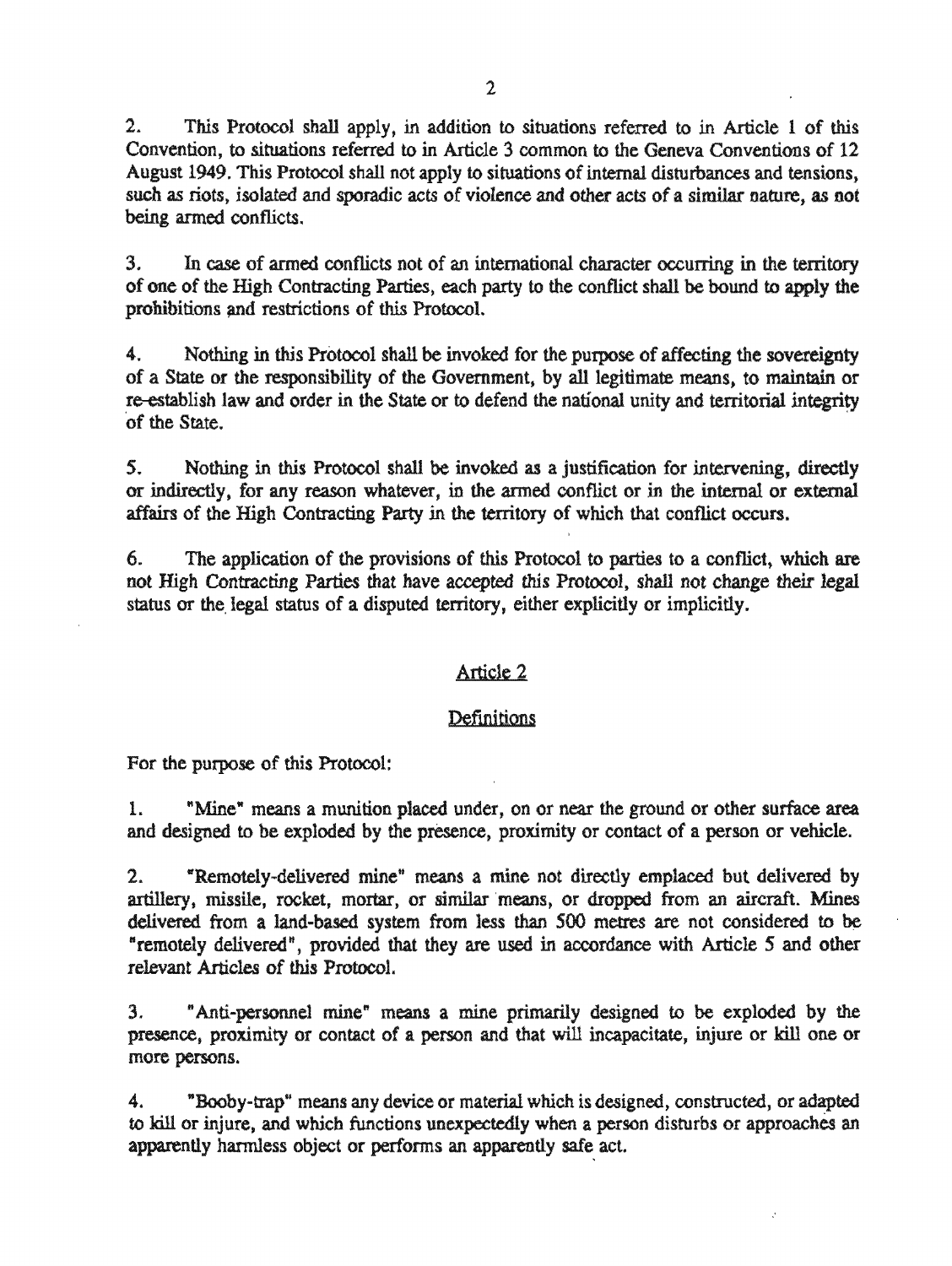5. "Other devices" means manually-emplaced munitions and devices including improvised explosive devices designed to kill, injure or damage and which are actuated manually, by remote control or automatically after a lapse of time.

6. "Military objective" means, so far as objects are concerned, any object which by its nature, location, purpose or use makes an effective contribution to military action and whose total or partial destruction, capture or neutralization, in the circumstances ruling at the time, offers a definite military advantage.

7. "Civilian objects" are all objects which are not military objectives as defined in paragraph 6 of this Article.

8. "Minefield" is a defined area in which mines have been emplaced and "mined area" is an area which is dangerous due to the presence of mines. "Phoney minefield" means an area free of mines that simulates a minefield. The term "minefield" includes phoney minefields.

9. "Recording" means a physical, administrative and technical operation designed to obtain, for the purpose of registration in official records, all available information facilitating the location of minefields, mined areas, mines, booby-traps and other devices.

10. "Self-destruction mechanism" means an incorporated or externally attached automatically-functioning mechanism which secures the destruction of the munition into which it is incorporated or to which it is attached.

11. "Self-neutralization mechanism" means an incorporated automatically-functioning mechanism which renders inoperable the munition into which it is incorporated.

12. "Self-deactivating" means automatically rendering a munition inoperable by means of the irreversible exhaustion of a component, for example, a battery, that is essential to the operation of the munition.

13. "Remote control" means control by commands from a distance.

14. "Anti-handling device" means a device intended to protect a mine and which is part of, linked to, attached to or placed under the mine and which activates when an attempt is made to tamper with the mine.

15. "Transfer" involves, in addition to the physical movement of mines into or from national territory, the transfer of title to and control over the mines, but does not involve the transfer of territory containing emplaced mines.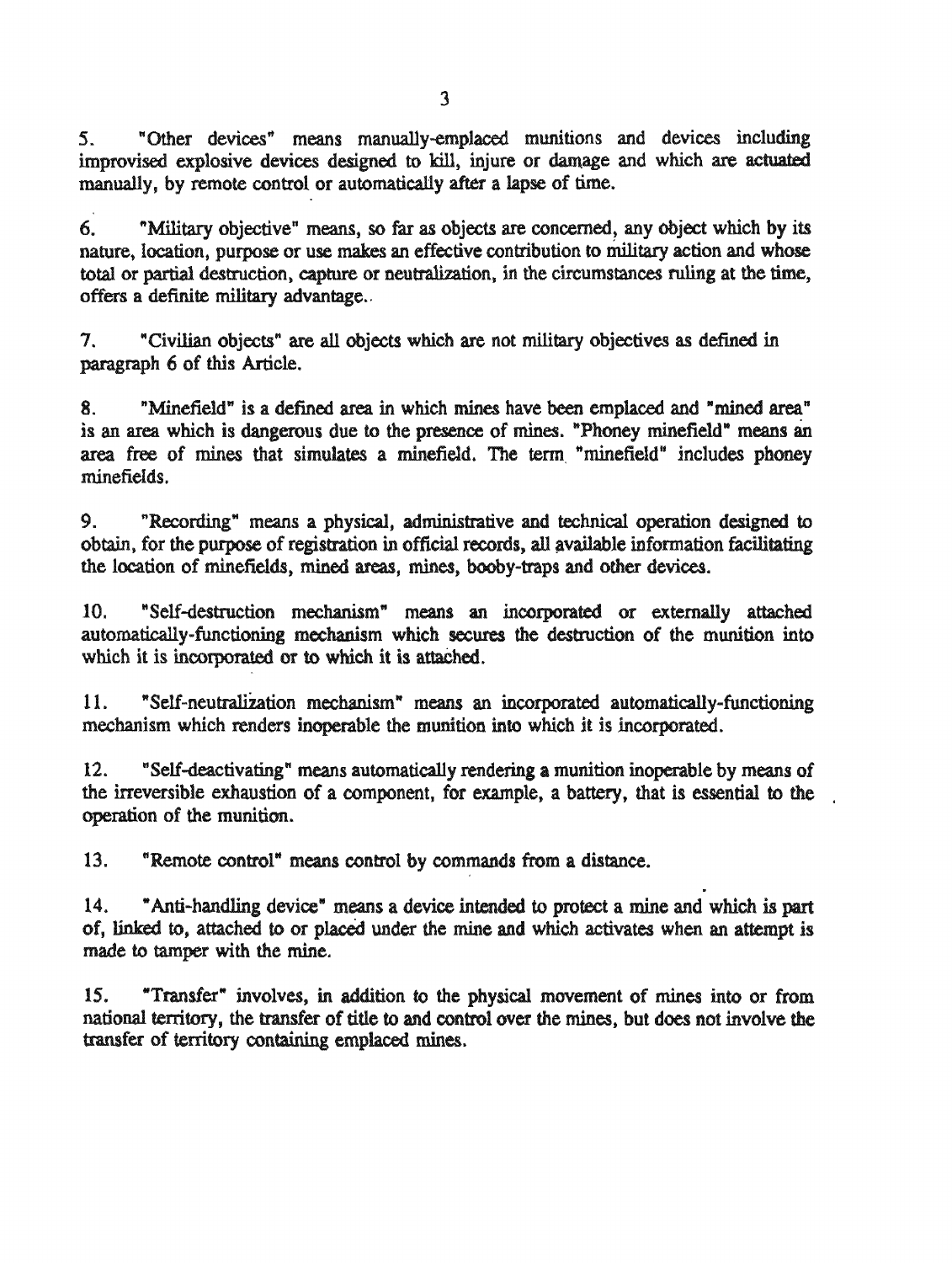#### Article 3

#### General restrictions on the use of mines. booby-traps and other devices

1. This Article applies to:

- (a) mines;
- (b) booby-traps; and
- (c) other devices.

2. High Contracting Party or party to a conflict is, in accordance with the provisions of this Protocol, responsible for all mines, booby-traps, and other devices employed by it and undertakes to clear, remove, destroy or maintain them as specified in Article 10 of this Protocol.

3. It is prohibited in all circumstances to use any mine, booby-trap or other device which is designed or of a nature to cause superfluous injury or unnecessary suffering.

4. Weapons to which this Article applies shall strictly comply with the standards and limitations specified in the Technical Annex with respect to each particular category.

5. It is prohibited to use mines, booby-traps or other devices which employ a mechanism or device specifically designed to detonate the munition by the presence of commonly available mine detectors as a result of their magnetic or other non-contact influence during normal use in detection operations.

6. It is prohibited to use a self-deactivating mine equipped with an anti-handling device that is designed in such a manner that the anti-handling device is capable of functioning after the mine has ceased to be capable of functioning.

7. It is prohibited in all circumstances to direct weapons to which this Article applies, either in offence, defence or by way of reprisals, against the civilian population as such or against individual civilians or civilian objects. '

8. The indiscriminate use of weapons to which this Article applies is prohibited. Indiscriminate use is any placement of such weapons:

(a) which is not on, or directed against, a military objective. In case of doubt as to whether an object which is normally dedicated to civilian purposes, such as a place of worship, a house or other dwelling or a school, is being used to make an effective contribution to military action, it shall be presumed not to be so used;

(b) which employs a method or means of delivery which cannot be directed at a specific military objective; or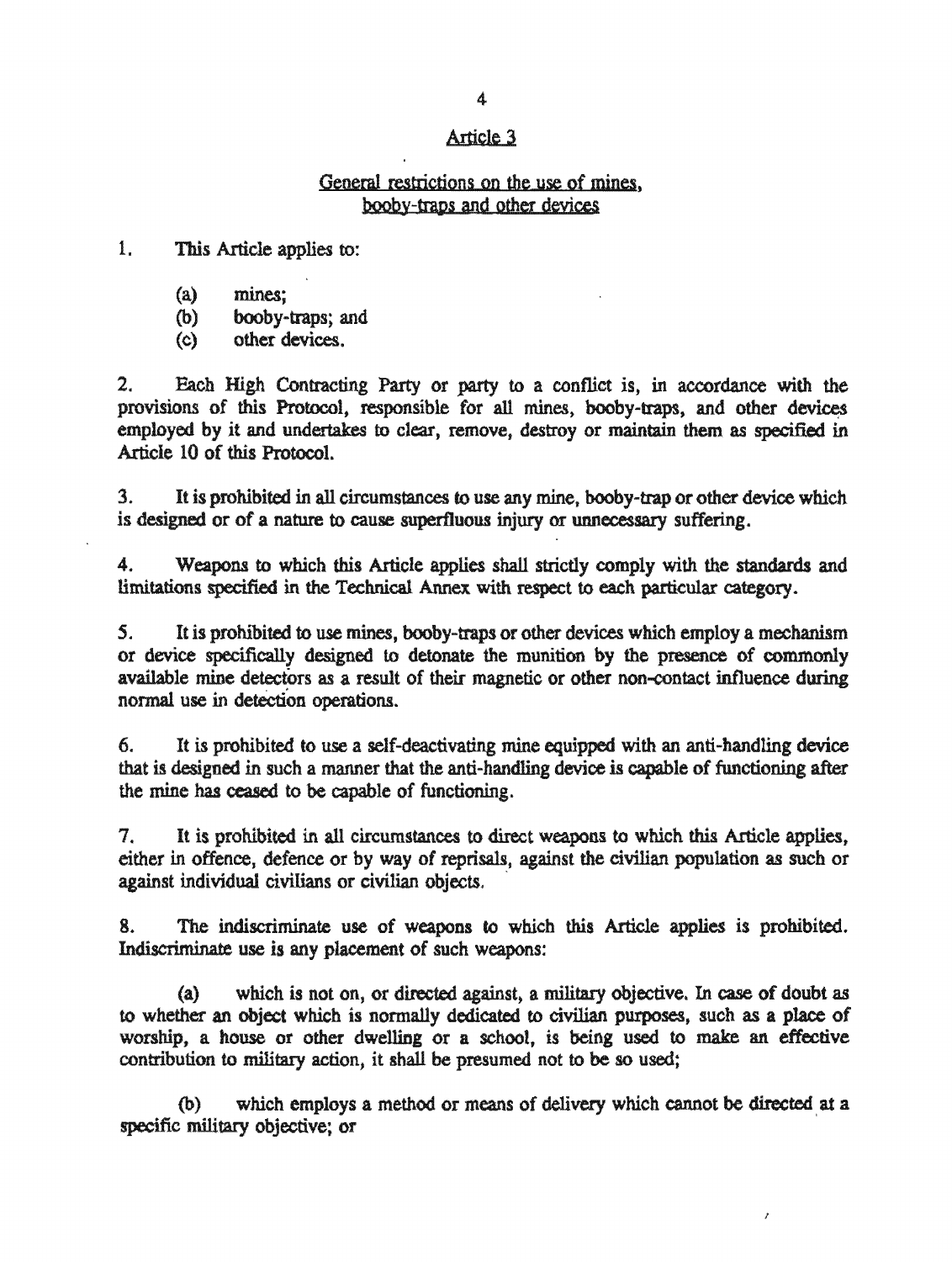(c) which may be expected to cause incidental loss of civilian life, injury to civilians, damage to civilian objects, or a combination thereof, which would be excessive in relation to the concrete and direct military advantage anticipated.

9. Several clearly separated and distinct military objectives located in a city, town, village or other area containing a similar concentration of civilians or civilian objects are not to be treated as a single military objective.

10. All feasible precautions shall be taken to protect civilians from the effects of weapons to which this Article applies. Feasible precautions are those precautions which are practicable or practically possible taking into account all circumstances ruling at the time, including humanitarian and military considerations. These circumstances include, but are not limited to:

 $(a)$  the short- and long-term effect of mines upon the local civilian population for the duration of the minefield;

(b) possible measures to protect civilians (for example, fencing, signs, warning and monitoring);

(c) the availability and feasibility of using alternatives; and

(d) the short- and long-term military requirements for a minefield.

11. Bffective advance warning shall be given of any emplacement of mines. booby-traps and other devices which may affect the civilian population, unless circumstances do not permit.

#### Article 4

#### Restrictions on the use of anti-personnel mines

It is prohibited to use anti-personnel mines which are not detectable, as specified in paragraph 2 of the Technical Annex.

### Article 5

#### Restrictions on the use of anti-personnel mines other than remotely-delivered mines

 $1.$ This Article applies to anti-personnel mines other than remotely-delivered mines.

2. It is prohibited to use weapons to which this Article applies which are not in compliance with the provisions on self-destruction and se1f·deactivation in the Technical Annex, unless: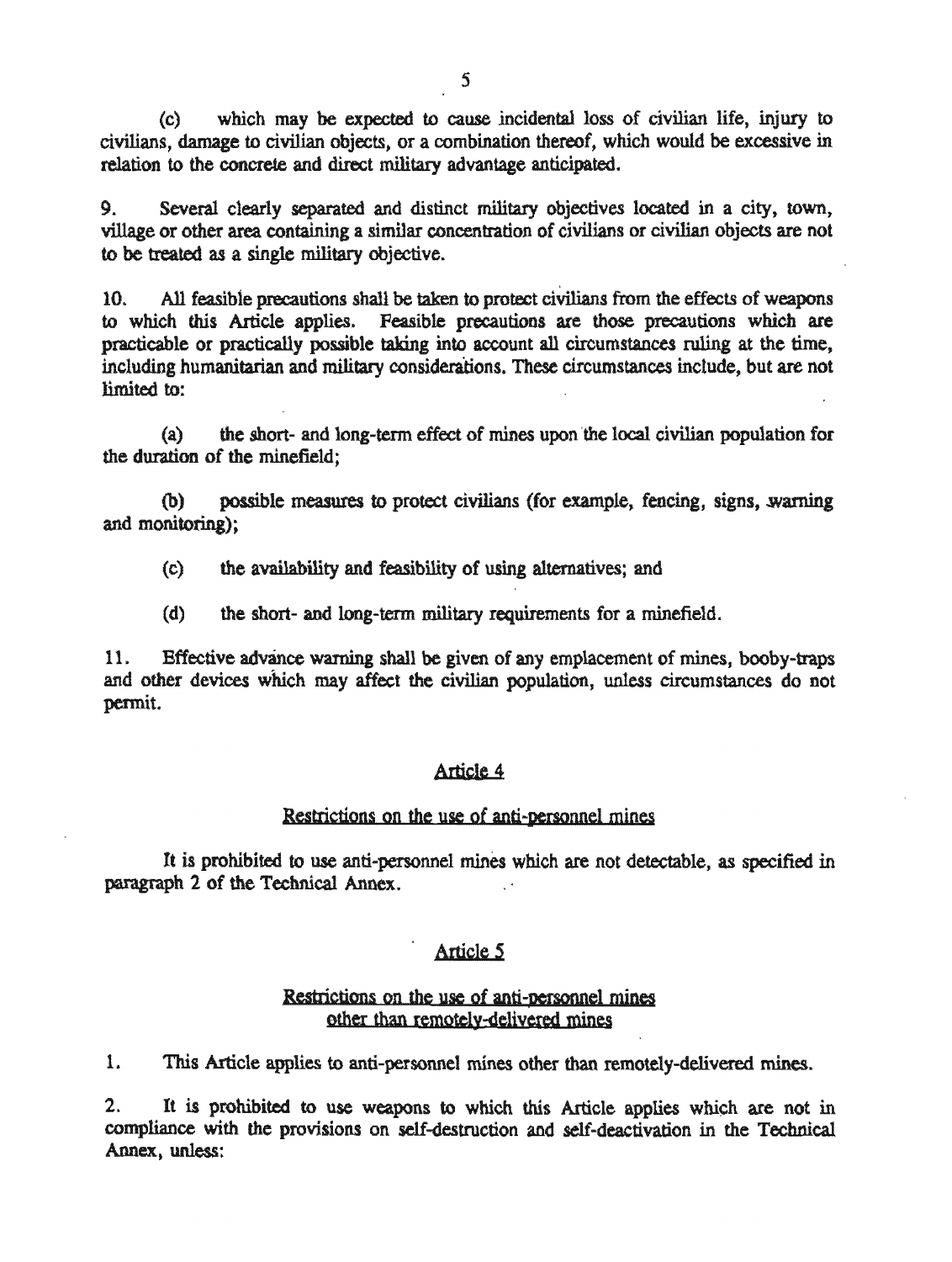(a) such weapons are placed within a perimeter-marked area which is monitored by military personnel and protected by fencing or other means, to ensure the effective exclusion of civilians from the area. The marking must be of a distinct and durable character and must at least be visible to a person who is about to enter the perimeter-marked area; and

 $(b)$  such weapons are cleared before the area is abandoned, unless the area is turned over to the forces of another State which accept responsibility for the maintenance of the protections required by this Article and the subsequent clearance of those weapons.

3. A party to a conflict is relieved from further compliance with the provisions of subparagraphs 2 (a) and 2 (b) of this Article only if such compliance is not feasible due to forcible loss of control of the area as a result of enemy military action, including situations where direct enemy military action makes it impossible to comply. If that party regains control of the area, it shall resume compliance with the provisions of sub-paragraphs  $2$  (a) and 2 (b) of this Article.

4. If the forces of a party to a conflict gain control of an area in which weapons to which this Article applies have been laid, such forces shall, to the maximum extent feasible, maintain and, if necessary, establish the protections required by this Article until such weapons have been cleared.

5. All feasible measures sball be taken to prevent the unauthorized removal, defacement, destruction or concealment of any device, system or material used to establish the perimeter . of a perimeter-marked &rea.

6. Weapons to which this Article applies which propel fragments in a horizontal arc of less than 90 degrees and which are placed on or above the ground may be used without the measures provided for in sub-paragraph 2 (a) of this Article for a maximum period of 72 hours, if:

(a) they are located in immediate proximity to the military unit that emplaced them; and

(b) the area is monitored by military 'personnel to ensure the effective exclusion of civilians.

### Artide 6

### Restrictions on the use of remotely-delivered mines

1. It is prohibited to use remote1y-delivered mines unless they are recorded in accordance with sub-paragraph 1 (b) of the Technical Annex.

2. It is prohibited to use remotely-delivered anti-personnel mines which are not in compliance with the provisions on self-destruction and se1f-deactivation in the Technical Annex.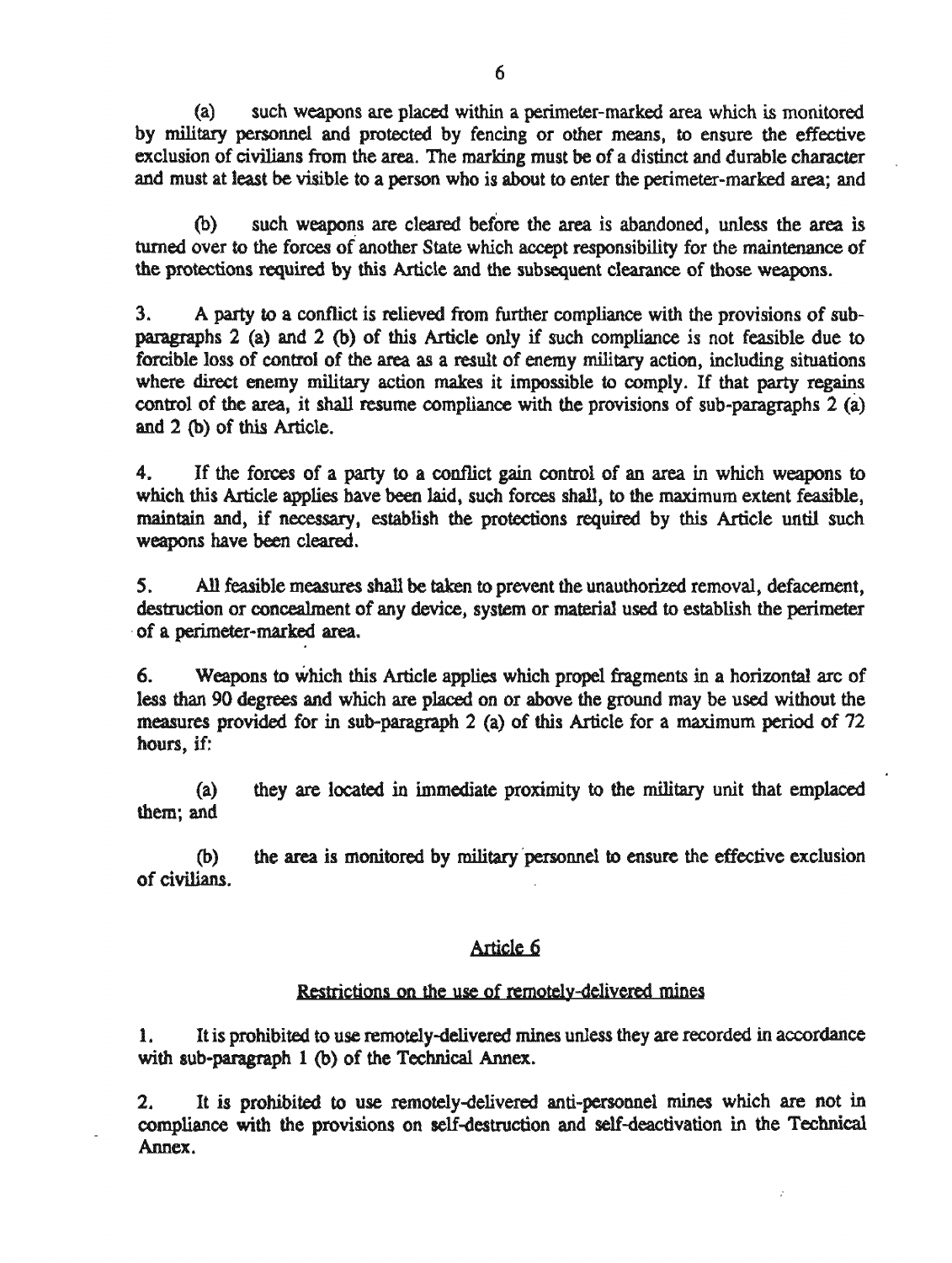3. It is prohibited to use remotely-delivered mines other than anti-personnel mines, unless, to the extent feasible, they are equipped with an effective self-destruction or selfneutralization mechanism and have a back-up self-deactivation feature, which is designed so that the mine will no longer function as a mine when the mine no longer serves the military purpose for which it was placed in position.

4. Effective advance warning shall be given of any delivery or dropping of remotelydelivered mines which may affect the civilian population, unless circumstances do not permit.

#### Article 7

#### Prohibitions on the Use of booby-traps and other devices

1. Without prejudice to the rules of international law applicable in armed conflict relating to treachery and perfidy, it is prohibited in all circumstances to use booby-traps and other devices which are in any way attached to or associated with:

(a) internationally recognized protective emblems, signs or signals;

(b) sick, wounded or dead persons;

(c) burial or cremation sites or graves;

(d) medical facilities, medical equipment, medical supplies or medical transportation;

(e) children's toys or other portable objects or products specially designed for the feeding, health, hygiene, clothing or education of children;

(f) food or drink;

 $(g)$  kitchen utensils or appliances except in military establishments, military locations or military supply depots:

(h) objects clearly of a religious nature;

(i) historic monuments, works of art or places of worship which constitute the cultural or spiritual heritage of peoples; or

 $(i)$ animals or their carcasses.

2. It is prohibited to use booby-traps or other devices in the form of apparently harmless portable objects which are specifically designed and constructed to contain explosive material. .

3. Without prejudice to the provisions of Article 3, it is prohibited to use weapons to which this Article applies in any city, town, village or other area containing a similar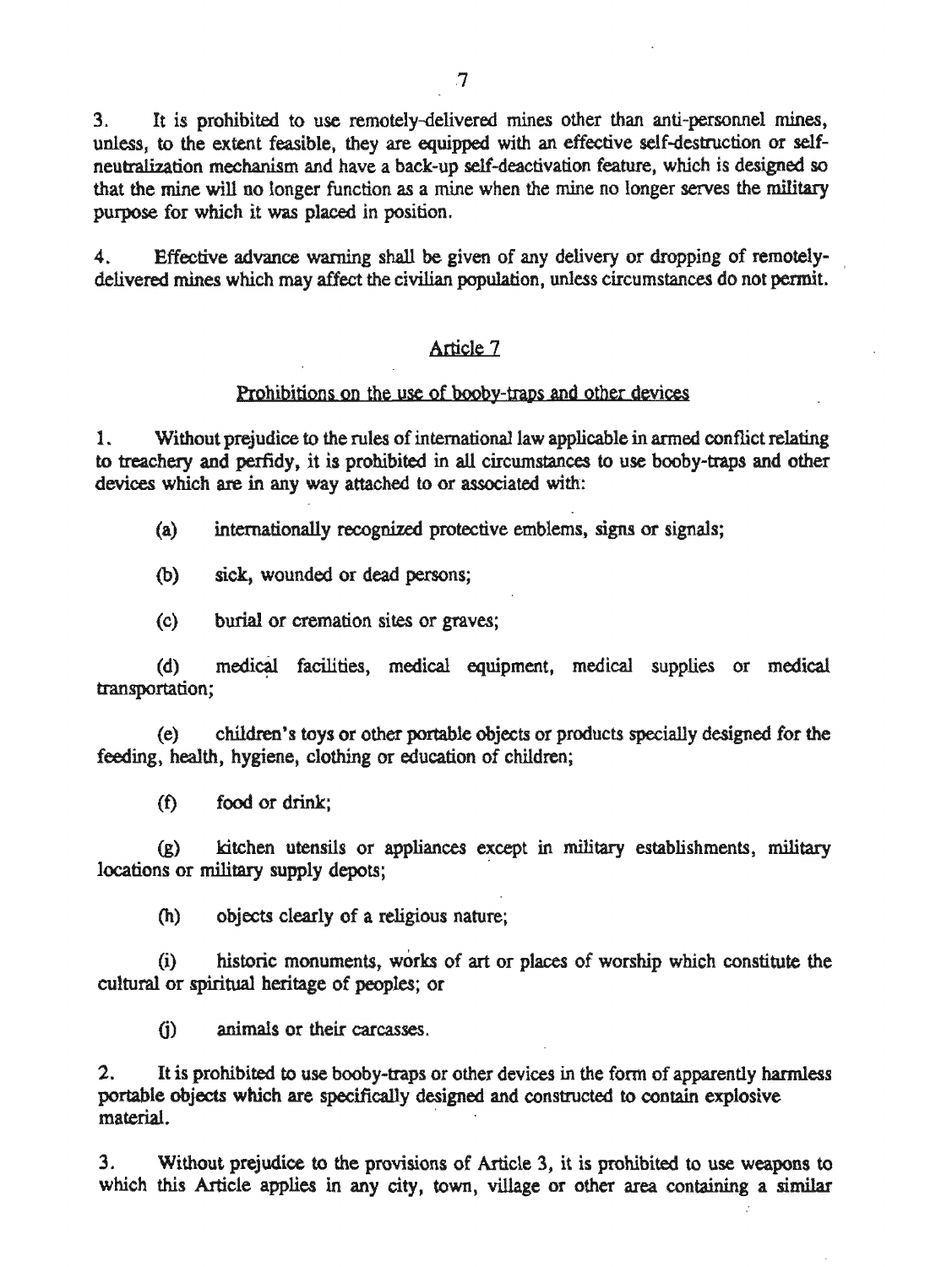concentration of civilians in which combat between ground forces is not taking place or not appear to be imminent, unless either:

(a) they are placed on or in the close vicinity of a military objective; or

(b) measures are taken to protect civilians from their effects, for example, the posting of warning sentries, the issuing of warnings or the provision of fences.

## Article 8

## Transfers

1. In order to promote the purposes of this Protocol, each High Contracting Party:

(a) Protocol; undertakes not to transfer any mine the use of which is prohibited by this

(b) undertakes not to transfer any mine to any recipient other than a State or a State agency authorized to receive such transfers;

(c) undertakes to exercise restraint in the transfer of any mine the use of which is restricted by this Protocol. In particular, each High Contracting Party undertakes not to transfer any anti-personnel mines to States which are not bound by this Protocol, unless the recipient State agrees to apply this Protocol; and

(d) undertakes to ensure that any transfer in accordance with this Article takes place full compliance, by both the transferring and the recipient State, with the relevant provisions of this Protocol and the applicable norms of international humanitarian law.

2. In the event that a High Contracting Party declares that it will defer compliance with specific provisions on the use of certain mines, as provided for in the Technical Annex, sub- $\alpha$  paragraph 1 (a) of this Article shall however apply to such mines.

 $\overline{3}$ . All Contracting Parties, pending the entry into force of this Protocol, refrain from any actions which would be inconsistent with sub-paragraph  $1$  (a) of this Article.

## Article 9

### Recording and use of information on minefields, mined areas. mines. booby-traps and other devices

1. All information concerning minefields, mined areas, mines, booby-traps and other devices shall be recorded in accordance with the provisions of the Technical Annex.

2. All such records shall be retained by the parties to a conflict, who shall, without delay after the cessation of active hostilities, take all necessary and appropriate measures, including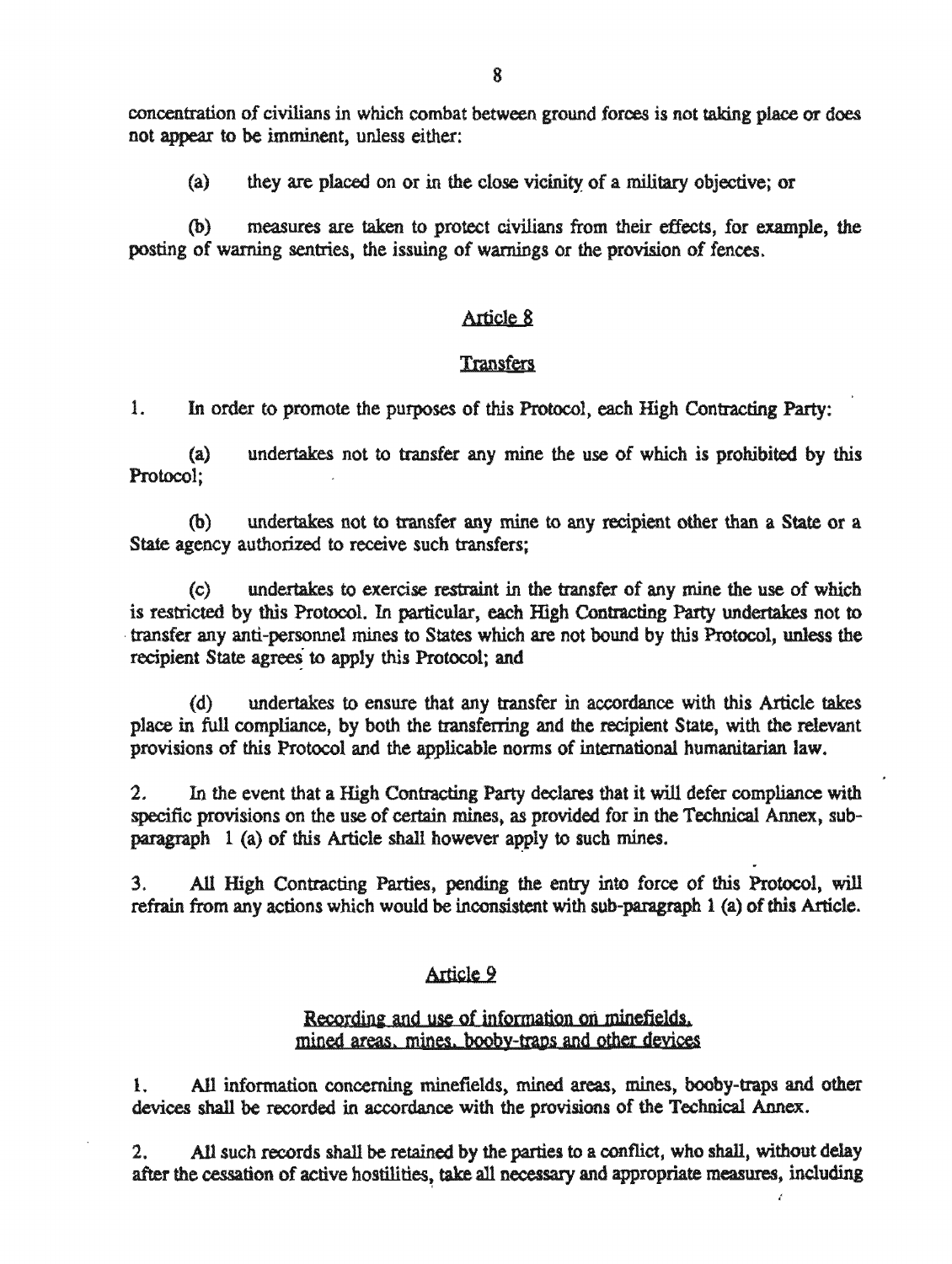the use of such information, to protect civilians from the effects of minefields, mined areas, mines, booby-traps and other devices in areas under their controL

At the same time, they shall also make available to the other party or parties to the conflict and to the Secretary-Genera1 of the United Nations all such information in their possession concerning minefie1ds, mined areas, mines, booby-traps and other devices laid by them in areas no longer under their control; provided, however, subject to reciprocity, where the forces of a party to a conflict are in the territory of an adverse party, either party may withhold such information from the Secretary-General and the other party, to the extent that security interests require such withholding, until neither party is in the territory of the other. In the latter case, the information withheld shall be disclosed as soon as those security interests pennit. Wherever possible, the parties to the conflict shall seek, by mutual agreement, to provide for the release of such information at the earliest possible time in a manner consistent with the security interests of each party. .

3. This Article is without prejudice to the provisions of Articles 10 and 12 of this Protocol.

## Article 10

#### Removal of minefields, mined areas, mines, booby-traps. and other devices and international cooperation

1. Without delay after the cessation of active hostilities, all minefields, mined areas, mines, booby-traps and other devices shall be cleared, removed, destroyed or maintained in accordance with Article 3 and paragraph 2 of Article 5 of this Protocol.

2. High Contracting Parties and parties to a conflict bear such responsibility with respect to minefields, mined areas, mines, booby-traps and other devices in areas under their control.

3. With respect to minefields, mined areas, mines, booby-traps and other devices laid by a party in areas over which it no longer exercises control, such party shall provide to the party in control of the area pursuant to paragraph 2 of this Article, to the extent permitted by such party, technical and material assistance necessary to fulfil such responsibility.

4. At all times necessary, the parties shall endeavour to reach agreement, both among themselves and, where appropriate, With other States and with international organizations, on the provision of technical and material assistance, including, in appropriate circumstances, the undertaking of joint operations necessary to fulfil such responsibilities.

## Article 11

#### Technological cooperation and assistance

1. Each High Contracting Party undertakes to facilitate and shall have the right to participate in the fullest possible exchange of equipment, material and scientific and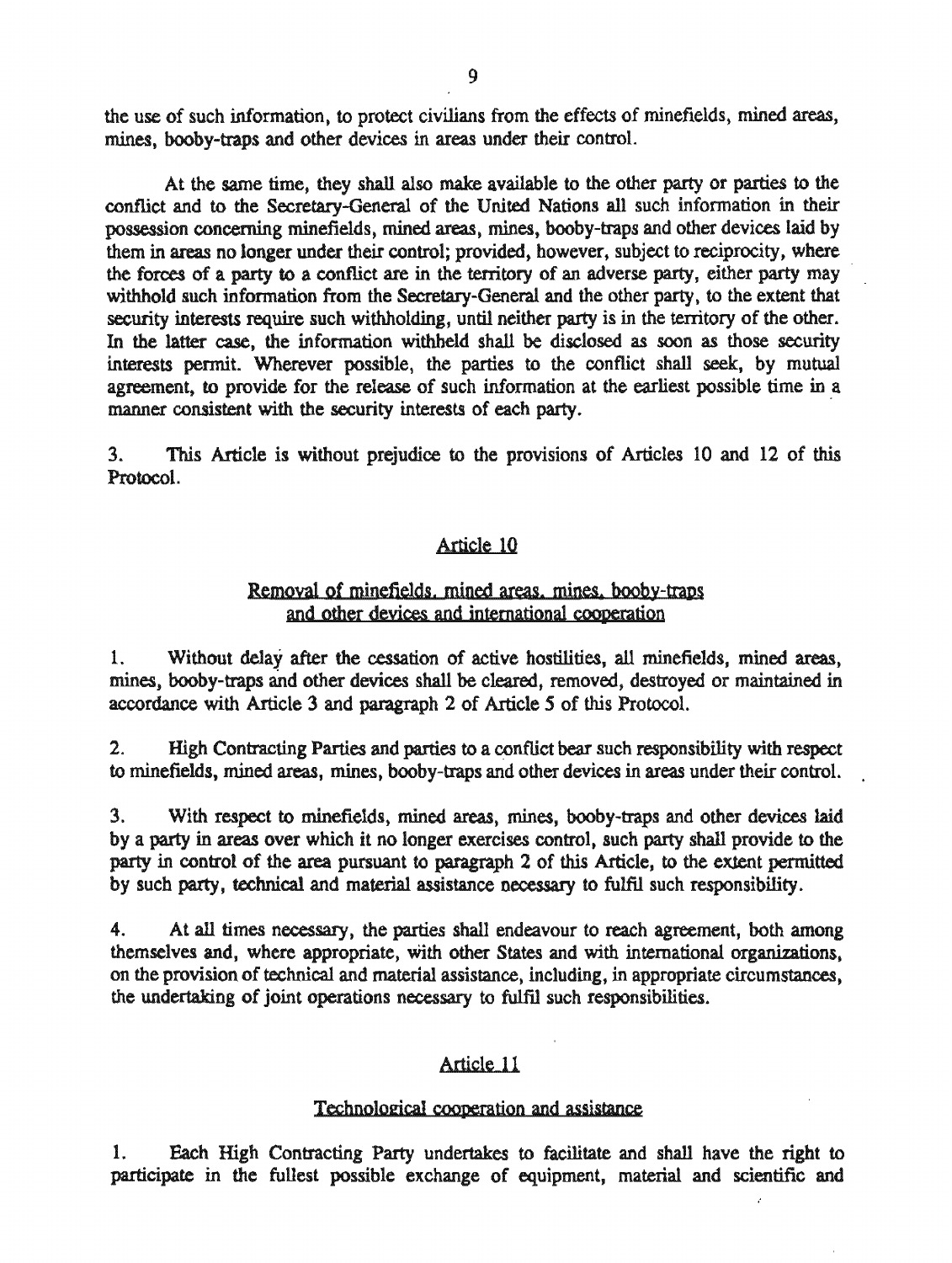technological information concerning the implementation of this Protocol and means of mine clearance. In particular, High Contracting Parties shall not impose undue restrictions on the provision of mine clearance equipment and related technological information for humanitarian purposes.

2. Each Cootracting Party undertakes to provide information to the database on mine clearance established within the United Nations System. especially information concerning various means and technologies of mine clearance, and lists of experts, expert agencies or national points of contact on mine clearance.

3. Each High Contracting Party in a position to do so shall provide assistance for mine clearance through the United Nations System, other international bodies or on a bilateral basis, or contribute to the United Nations Voluntary Trust Fund for Assistance in Mine Clearance.

4. Requests by High Contracting Parties for assistance. substantiated by relevant information, may be submitted to the United Nations, to other appropriate bodies or to other States. These requests may be submitted to the Secretary-General of the United Nations, who shall transmit them to all High Contracting Parties and to relevant international organizations.

5. In the case of requests to the United Nations, the Secretary-General of the United Nations, within the resources available to the Secretary-General of the United Nations, may take appropriate steps to assess the situation and, in cooperation with the requesting High Contracting Party, determine the appropriate provision of assistance in mine clearance or implementation of the Protocol. The Secretary-General may also report to High Contracting Parties on any such assessment as well as on the type and scope of assistance required.

6 Without prejudice to their constitutional and other legal provisions, the High Contracting Parties undertake to cooperate and transfer technology to facilitate the implementation of the relevant prohibitions and restrictions set out in this Protocol.

7. Each High Contracting Party has the right to seek and receive technical assistance, where appropriate, from another High Contracting Party on specific relevant technology, other than weapons technology. as necessary and feastble. with a view to reducing any period of deferral for which provision is made in the Technical Annex.

## Article 12

## Protection from the effects of minefields, mined areas, mines. booby-traps and other devices

### 1. **Application**

(a) With the exception of the forces and missions referred to in sub-paragraph 2(a)(i) of this Article, this Article applies only to missions whicb are performing functions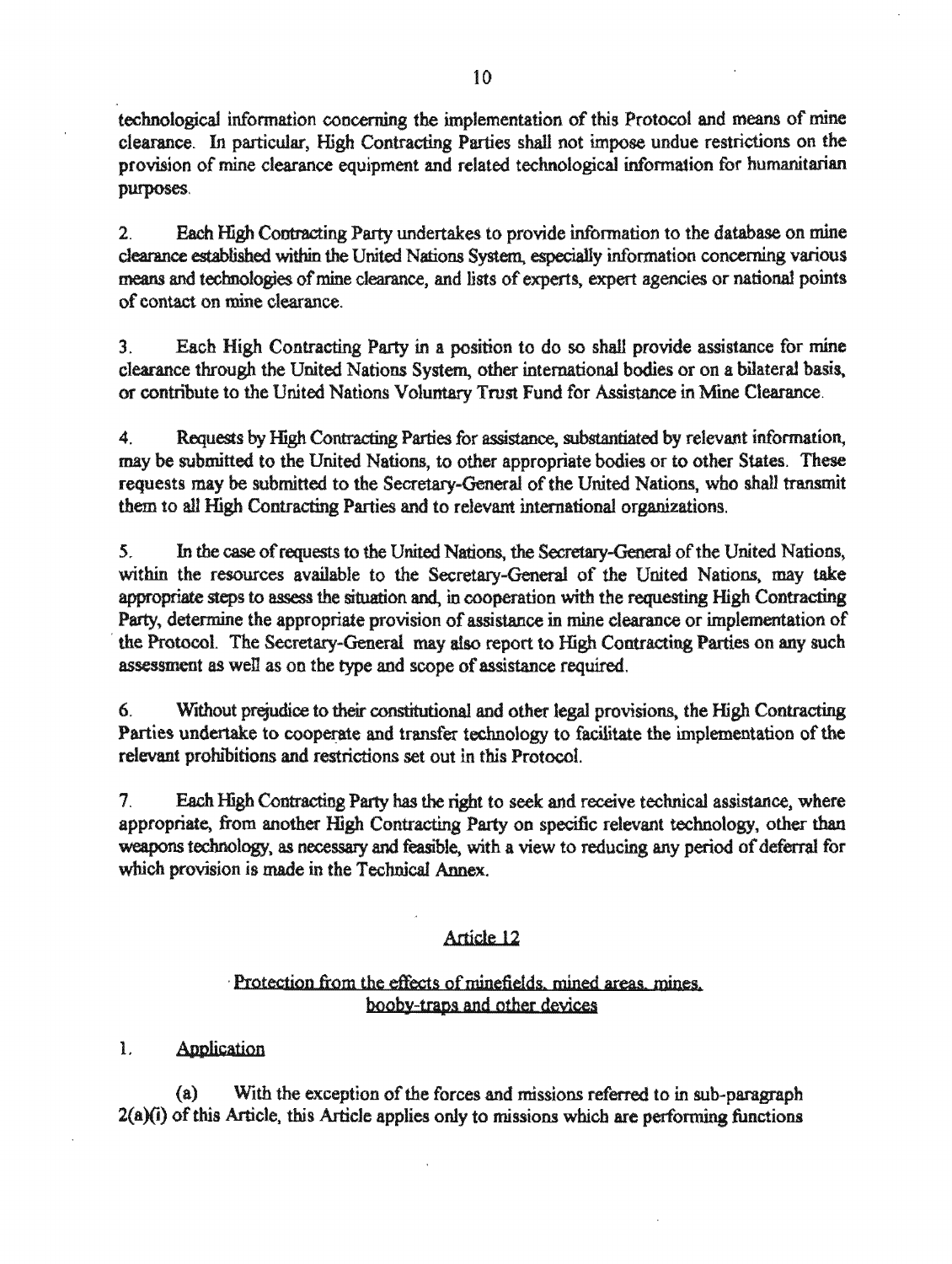in an area with the consent of the High Contracting Party on whose territory the functions are performed.

 $(b)$  The application of the provisions of this Article to parties to a conflict which are not High Contracting Parties shall not change their legal status or the legal status of a disputed territory, either explicitly or implicitly.

(c) The provisions of this Article are without prejudice to existing international humanitarian law, or other international instruments as applicable, or decisions by the Security Council of the United Nations, which provide for a higher level of protection to personnel functioning in accordance with this Article.

#### $\mathbf{2}$ . Peace-keeping and certain other forces and missions

(a) This paragraph applies to:

(i) any United Nations force or mission performing peace-keeping, observation or similar functions in any area in accordance with the Charter of the United Nations; and

(ii) any mission established pursuant to Chapter VIII of the Charter of the United Nations and performing its functions in the area of a conflict.

(b) Each High Contracting Party or party to a conflict, if so requested by the head of a force or mission to which this paragraph applies, shall:

(i) so far as it is able, take such measures as are necessary to protect the force or mission from the effects of mines, booby-traps and other devices in any area under its control;

(ii) if necessary in Order effectively to protect such personnel, remove or render harmless, so far as it is able, all mines, booby-traps and other devices in that area; and

(iii) inform the head of the force or mission of the location of all known minefields, mined areas, mines, booby-traps and other devices in the area in which the force or mission is performing its functions and, so far as is feasible, make available to the head of the 'force or mission all information in its possession concerning such minefie1ds, mined areas, mines, booby-traps and other devices.

3. Humanitarian and fact-finding missions of the United Nations System

(a) This paragraph applies to any humanitarian or fact-finding mission of the United Nations System.

(b) Each High Contracting Party or party to a conflict, if so requested by the head of a mission to which this paragraph applies, shall: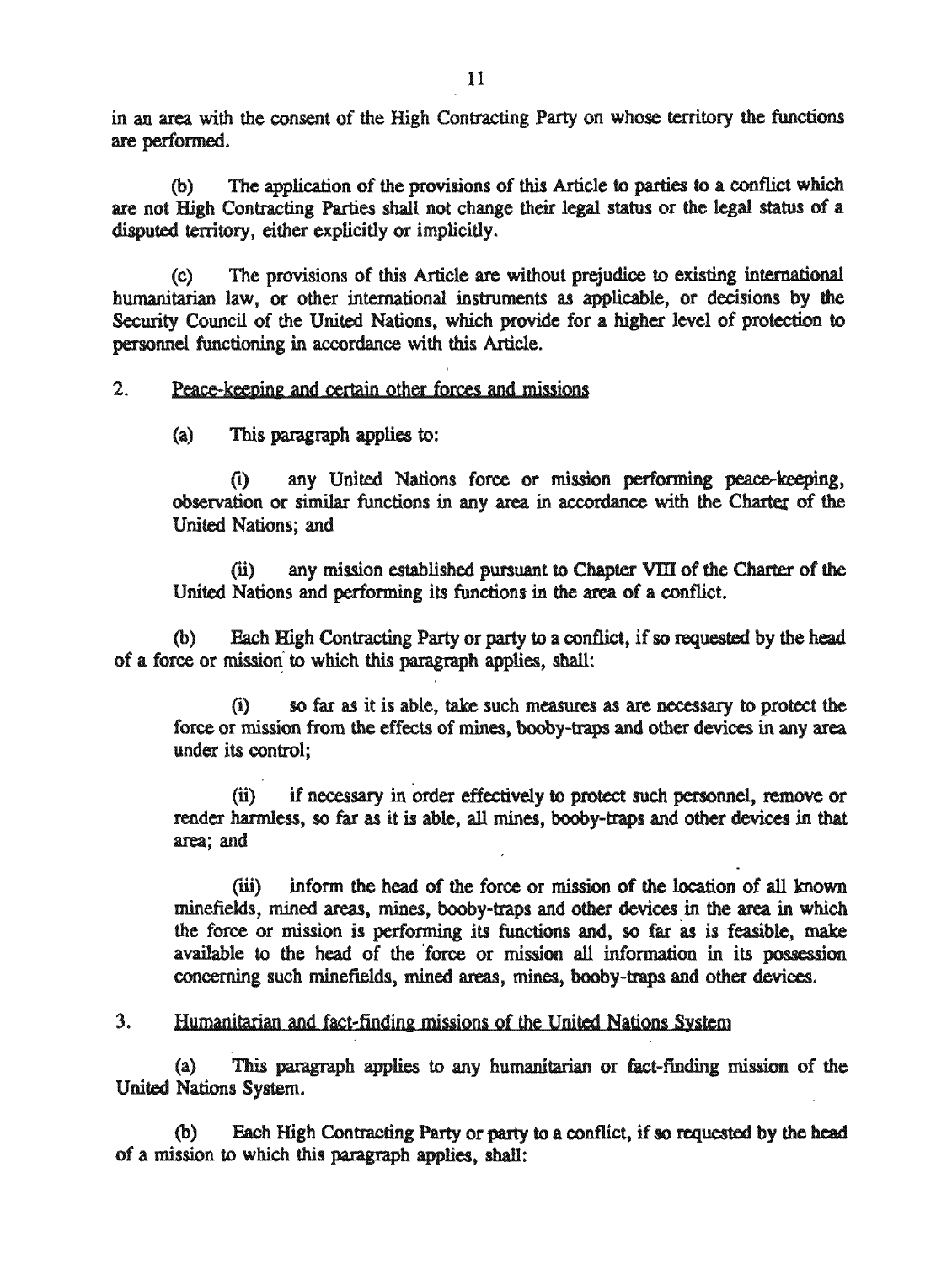$(i)$  provide the personnel of the mission with the protections set out in subparagraph  $2(b)(i)$  of this Article; and

 $(ii)$  if access to or through any place under its control is necessary for the performance of the mission's functions and in order to provide the personnel of the mission with safe passage to or through that place:

(aa) unless on-going hostilities prevent, inform the head of the mission of a safe route to that place if. such information is available; or

(bb) if infonnation identifying a safe route is not provided in accordance with sub-paragraph (aa), so far as is necessary and feasible, clear a lane through minefields.

4. Missions of the International Committee of the Red Cross

(a) This paragraph applies to any mission of the International Committee of the Red Cross performing functions with the consent of the host State or States as provided for by the Geneva Conventions of 12 August'1949 and, where applicable, their Additional Protocols.

(b) Each High Contracting Party or party to a conflict, if so requested by the head of a mission to which this paragraph applies, shall:

 $(i)$  is provide the personnel of the mission with the protections set out in subparagraph  $2(b)(i)$  of this Article; and

(ii) take the measures set out in sub-paragraph  $3(b)(ii)$  of this Article.

#### 5. Other humanitarian missions and missions of enquiry

(a) Insofar as paragraphs 2, 3 and 4 of this Article do not apply to them, this paragraph applies to the following missions when they are performing functions in the area of a conflict or to assist the victims of a conflict:

(i) any humanitarian mission of a national Red Cross or Red Crescent society or of their International Federation;

 $(ii)$  any mission of an impartial humanitarian organization, including any impartial humanitarian demining mission; and

(iii) any mission of enquiry established pursuant to the provisions of the Geneva Conventions of 12 August 1949 and, where applicable, their Additional Protocols.

(b) Each High Contracting Party Of party to a conflict, if so requested by the head of a mission to which this paragraph applies, shall, so far as is feasible: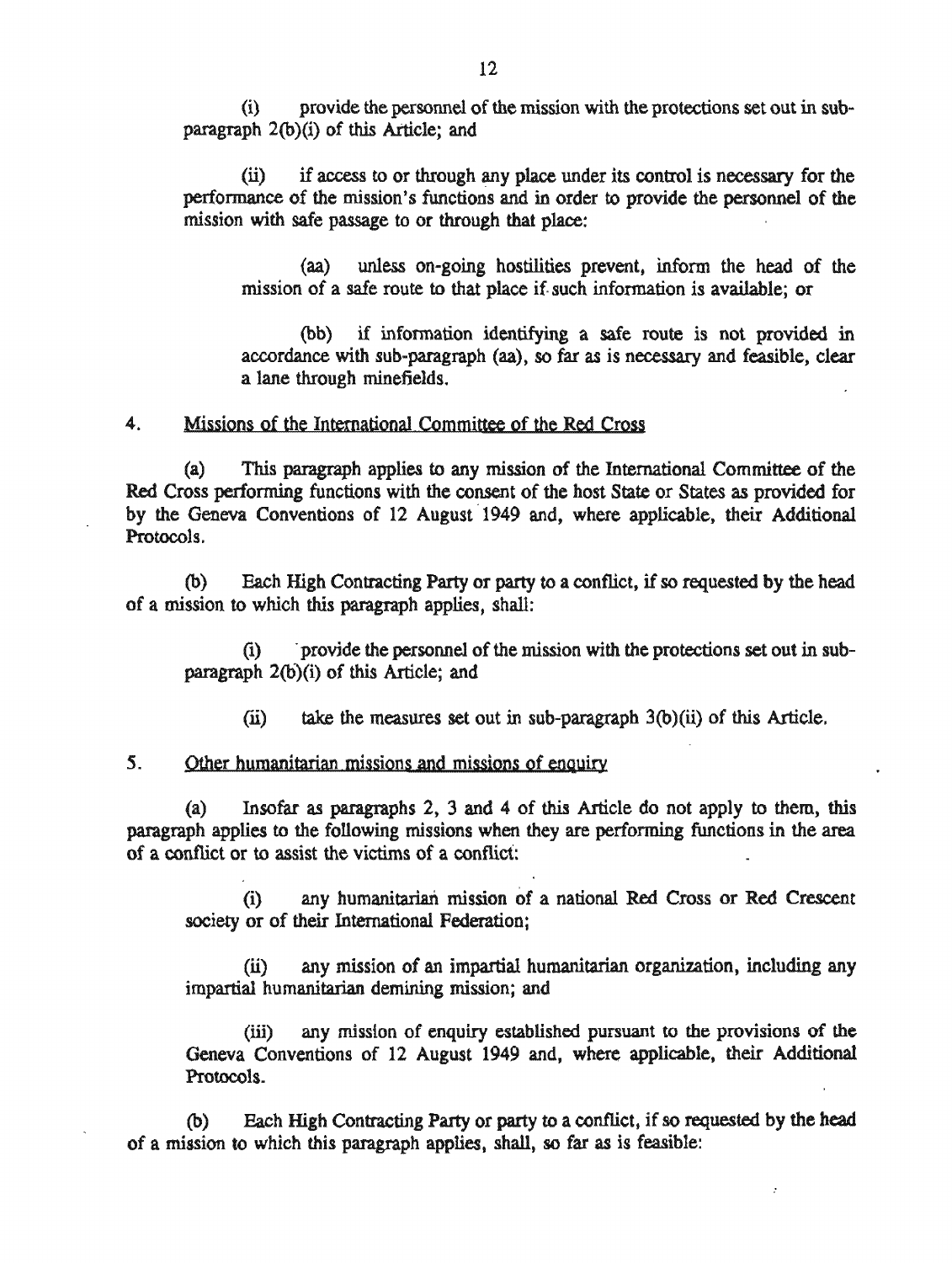(i) provide the personnel of the mission with the protections set out in subparagraph  $2(b)(i)$  of this Article; and

(ii) take the measures set out in sub-paragraph  $3(b)(ii)$  of this Article.

#### 6. Confidentiality

AU information provided in confidence pursuant to this Article shall be treated by the recipient in strict confidence and shall not be released outside the force or mission concerned without the express authorization of the provider of the information.

#### 7. **Respect** for laws and regulations

Without prejudice to such privileges and immunities as they may enjoy or to the requirements of their duties, personnel participating in the forces and missions referred to in this Article shall:

(a) respect the laws and regulations of the host State; and

(b) refrain from any action or activity incompatible with the impartial and international nature of their duties.

### Article 13

### Consultations of High Contracting Parties

1. The High Contracting Parties undertake to consult and cooperate with each other on all issues related to the operation of this Protocol. For this purpose, a conference of High Contracting Parties shall be held annually.

2. Participation in the annual conferences shall be determined by their agreed Rules of Procedure.

3. The work of the conference shall include:

(3) review of the operation and status of this Protocol;

(b) consideration of matters arising from reports by High Contracting Parties according to paragraph 4 of this Article;

(c) preparation for review conferences; and

(d) consideration of the development of technologies to protect civilians against indiscriminate effects of mines.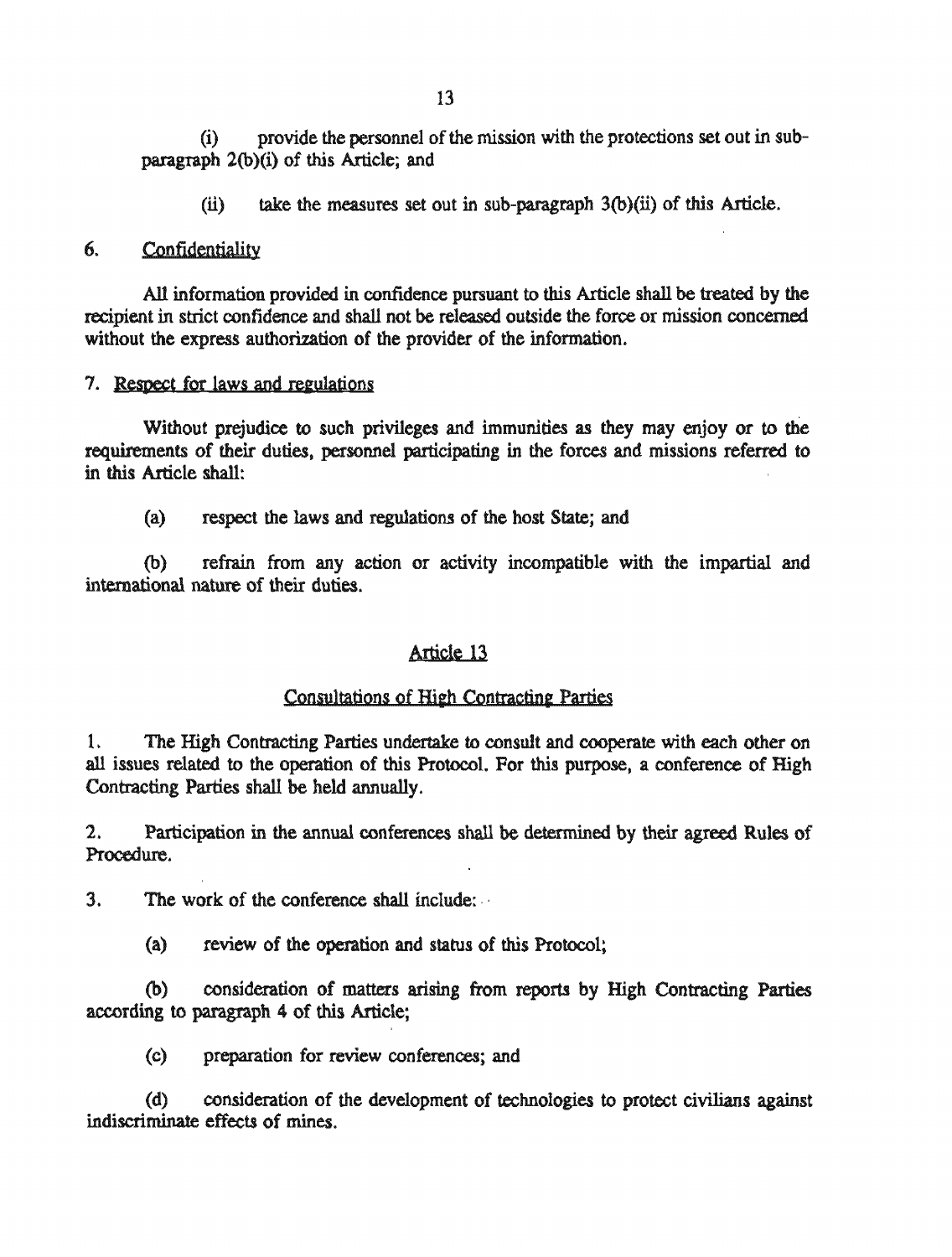4. The High Contracting Parties shall provide annual reports to the Depositary, who shall circulate them to all High Contracting Parties in advance of the conference, on any of the following matters:

(a) dissemination of information on this Protocol to their armed forces and to the civilian population;

(b) mine clearance and rehabilitation programmes;

(c), steps taken to meet technical requirements of this Protocol and any other relevant information pertaining thereto;

(d) legislation related to this Protocol;

(e) measures taken on international technical information exchange, on international cooperation on mine clearance, and on technical cooperation and assistance; and

*(f)* other relevant matters.

5. The *cost* of the Conference of High Contracting Parties shall be borne by the High Contracting Parties and States not parties participating in the work of the conference, in accordance with the United Nations scale of assessment adjusted appropriately.

### Article 14

#### **Compliance**

1. Each High Contracting Party shall take all appropriate steps, including legislative and other measures, to prevent and suppress violations of this Protocol by persons or on territory under its jurisdiction or control.

2. The measures envisaged in paragraph l' of this Article include appropriate measures to ensure the imposition of penal sanctions against persons who, in relation to an armed conflict and contrary to the provisions of this Protocol, wilfully kill or cause serious injury to civilians and to bring such persons to justice.

3. Each High Contracting Party shall also require that its armed forces issue relevant military instructions and openting procedures and that armed forces personnel receive training commensurate with their duties and responsibilities to comply with the provisions of this Protocol.

4. The High Contracting Parties undertake to consult each other and to cooperate with each other bilaterally, through the Secretary-General of the United Nations or through other appropriate international procedures, to resolve any problems that may arise with regard to the interpretation and application of the provisions of this Protocol.

 $\lambda$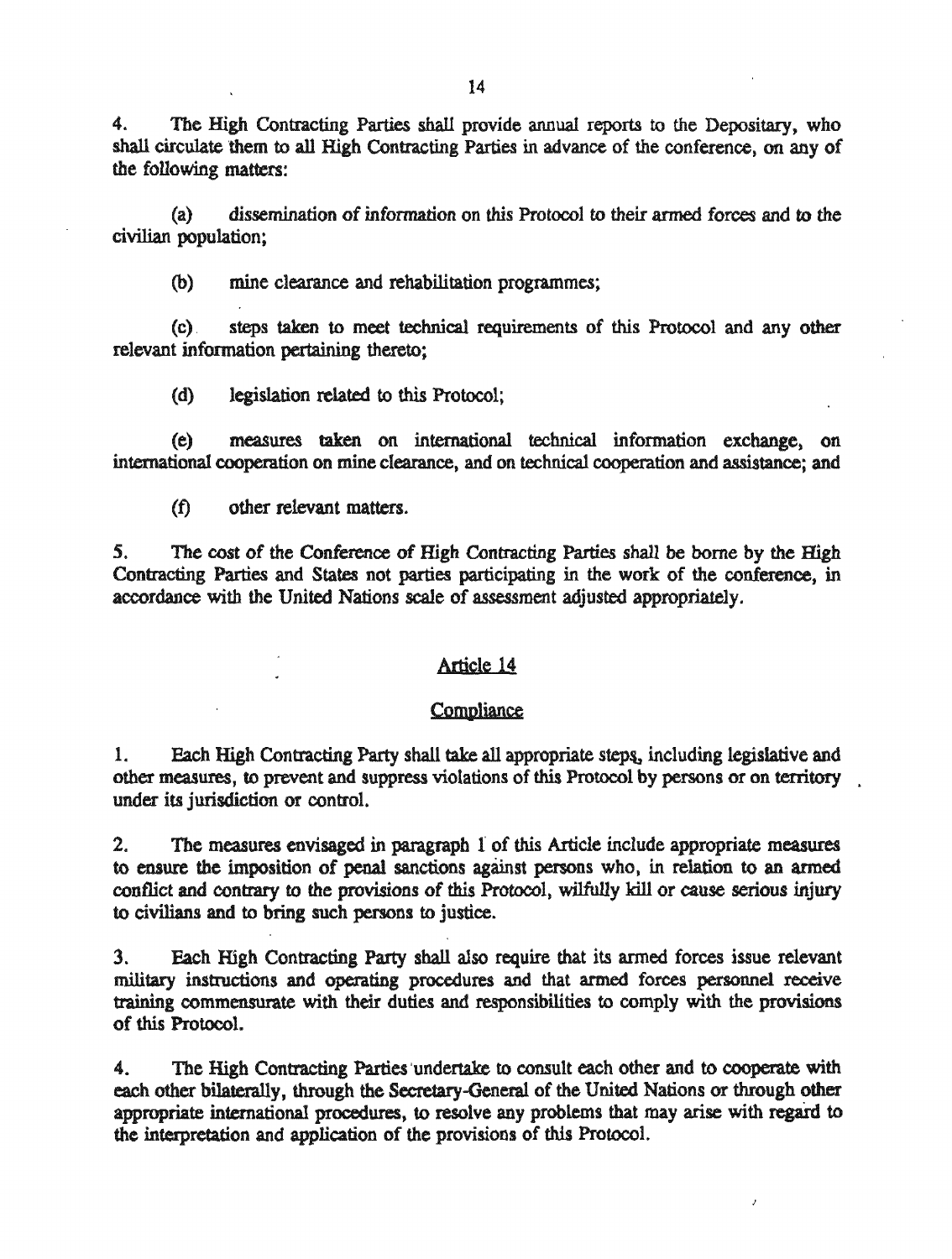#### **Technical Annex**

#### 1. Recording

(a) Recording of the location of mines other than remotely-delivered mines, minefields, mined areas, booby-traps and other devices shall be carried out in accordance with the following provisions:

 $(i)$  the location of the minefields, mined areas and areas of booby-traps and other devices shall be specified accurately by relation to the coordinates of at least two reference points and the estimated dimensions of the area containing these weapons in relation to those reference points:

 $(n)$  maps, diagrams or other records shall be made in such a way as to indicate the location of minefields, mined areas, booby-traps and other devices in relation to reference points, and these records shall also indicate their perimeters and extent; and

(ill) for purposes of detection and clearance of mines, booby-traps and other devices, maps, diagrams or other records shall contain complete information on the type, number, emplacing method, type of fuse and life time, date and time of laying, anti-handling devices (if any) and other relevant information on all these weapons laid. Whenever feasible the minefield record shall show the exact location of every mine, except in row minefields where the row location is sufficient. The precise location and operating mechanism of each booby-trap laid shall be individually recorded.

(b) The estimated location and area of remotely-delivered mines shall be specified by coordinates of reference points (normally corner points) and shall be ascertained and when feasible marked on the ground at the earliest opportunity. The total number and type of mines laid, the date and time of laying and the self-destruction time periods shall also be recorded.

(c) Copies of records shall be held at a level of command sufficient to guarantee their safety as far as possible.

(d) The use of mines produced after the entry into force of this Protocol is prohibited unless they are marked in English or in the respective national language or languages with the following information:

- (i) name of the country of origin;
- $(ii)$ month and year of production; and
- $(iii)$ serial number or lot number.

The marking should be visible, legible, durable and resistant to environmental effects, as far as possible.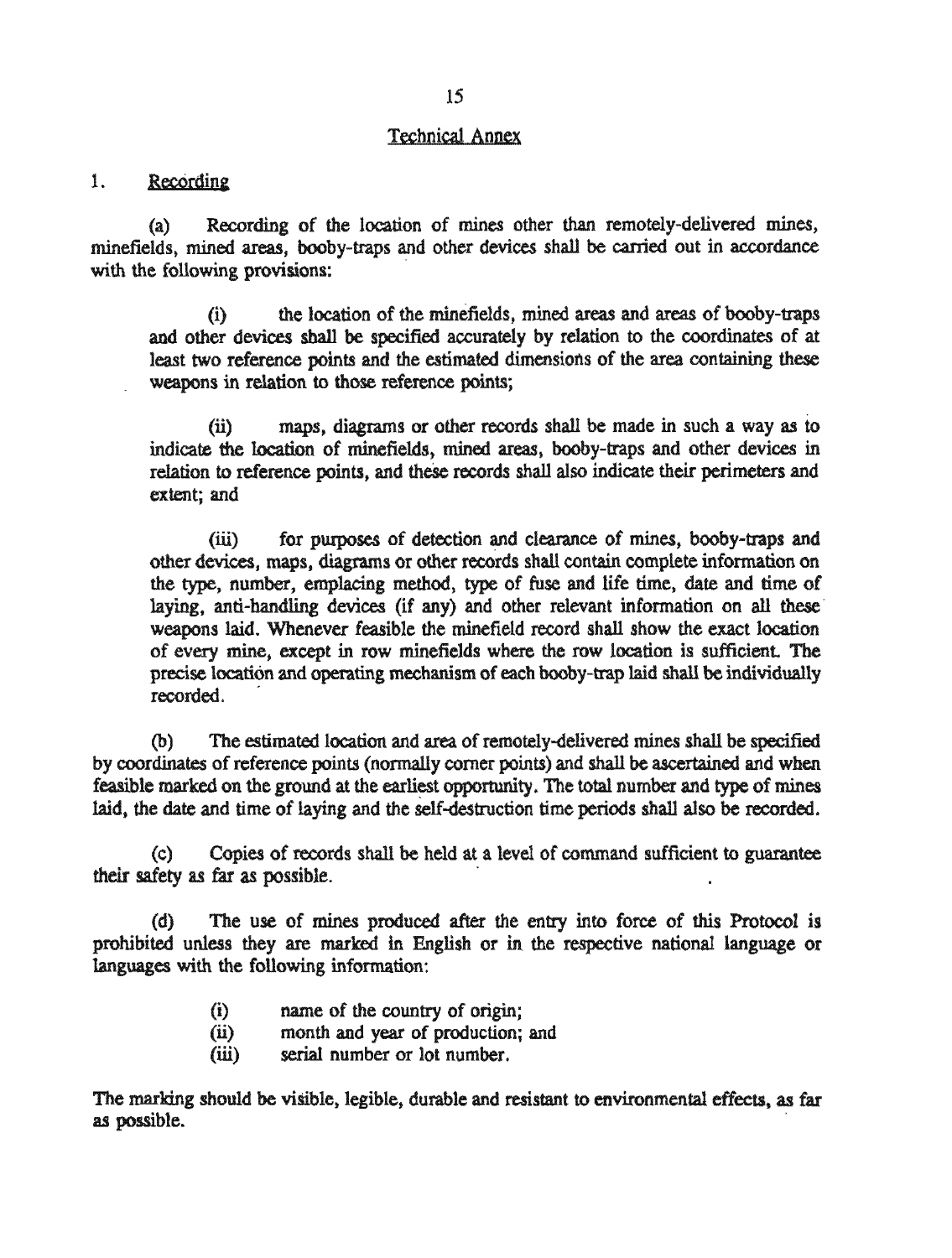#### $2.$ Specifications on detectability

(a) With respect to anti-personnel mines produced after 1 January 1997, such mines shall incorporate in their construction a material or device that enables the mine to be detected by commonly-available technical mine detection equipment and provides a response signal equivalent to a signal from B grammes or more of iron in a single coherent mass.

(b) With respect to anti-personnel mines produced before 1 January 1997, such mines shall either incorporate in their construction, or have attached prior to their emplacement, in a manner not easily removable, a material or device that enables the mine to be detected by commonly-available technical mine detection equipment and provides a response signal equivalent to a signal from B grammes or more of iron in a single coherent mass.

(c) 'In the that a High Contracting Party determines that it cannot immediately comply with sub-paragraph  $(b)$ , it may declare at the time of its notification of consent to be bound by this Protocol that it will defer compliance with sub-paragraph (b) a period not to exceed 9 years from the entry into force of this Protocol. In the meantime it shall, to the extent feasible, minimize the use of anti-personnel mines that do not so comply.

#### 3. Specifications on self-destruction and self-deactivation

(a) All remotely-delivered anti-personnel mines shall be designed and constructed so that no more than  $10\%$  of activated mines will fail to self-destruct within 30 days after emplacement, and each mine shall have a back-up self-deactivation feature designed constructed so that, in combination with the self-destruction mechanism, no more than one in one thousand activated mines will function as a mine 120 days after emplacement.

(b) All non-remotely delivered anti-personnel mines, used outside marked areas, as defined in Article 5 of this Protocol, shall comply with the requirements for selfdestruction and self-deactivation stated in sub-paragraph (a).

(c) the event that a High Contracting Party determines that it cannot immediately comply with sub-paragraphs (a) arid/or (b), it may declare at the time of its notification of consent to be bound by this Protocol, that it will, with respect to mines produced prior to the entry into force of this Protocol, defer compliance with sub-paragraphs (a) and/or (b) for a period not to exceed 9 years from the entry into force of this Protocol.

During this period of deferral, the High Contracting Party shall:

(i) undertake to minimize, to the extent feasible, the use of anti-personnel mines that do not so comply; and

(ii) with respect to remotely-delivered anti-personnel mines, comply with either the requirements for self-destruction or the requirements for self-deactivation and, with respect to other anti-personnel mines comply with at least the requirements for self-deactivation.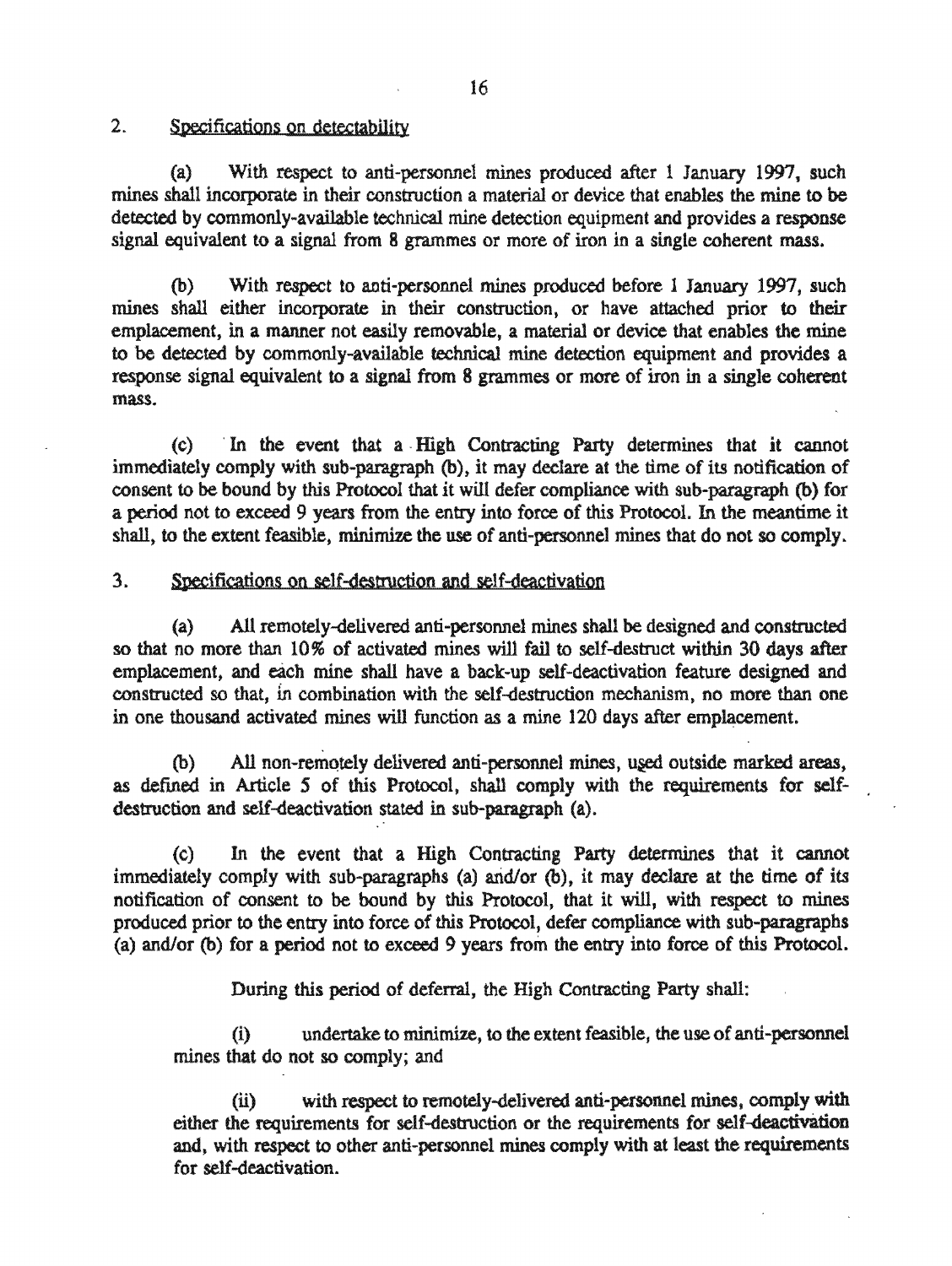4. International signs for minefields and mined areas

Signs similar to the example attached and as specified below shall be utilized in the marking of minefields and mined areas to ensure their visibility and recognition by the civilian population:

(a) size and shape: a triangle or square no smaller than  $28$  centimetres (11 inches) by 20 centimetres  $(7.9 \text{ inches})$  for a triangle, and 15 centimetres  $(6 \text{ inches})$  per side for a square;

(b) colour: red or orange with a yellow reflecting border;

(c) symbol: the symbol illustrated in the Attachment, or an alternative readily recognizable in the area in which the sign is to be displayed as identifying a dangerous area;

(d) language: the sign should contain the word "mines" in one of the six official languages of the Convention (Arabic, Chinese, English, French, Russian and Spanish) and the language or languages prevalent in that area; and

(e) spacing: signs should be placed around the minefield or mined area at a distance sufficient to ensure their visibility at any point by a civilian approaching the area."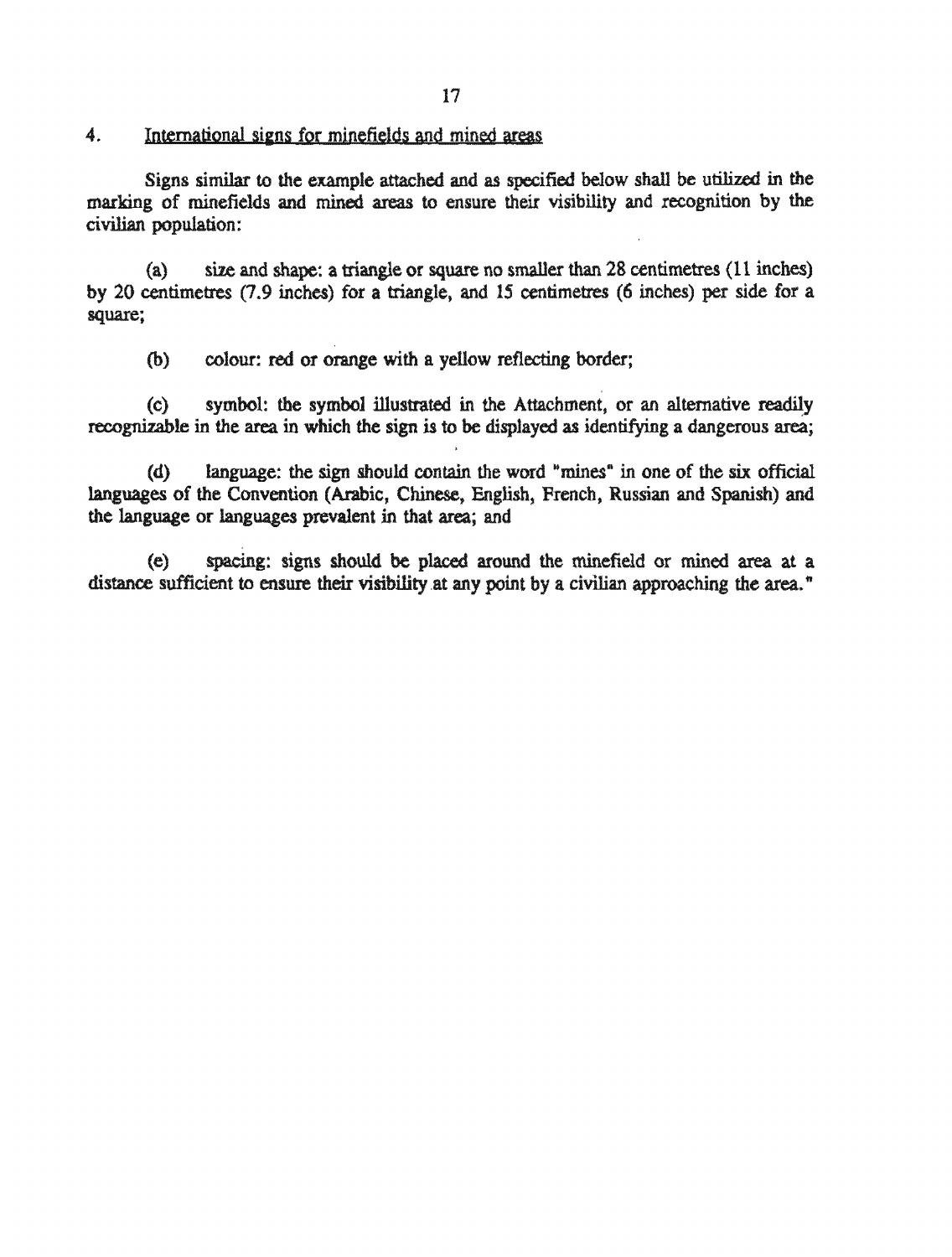Attachment